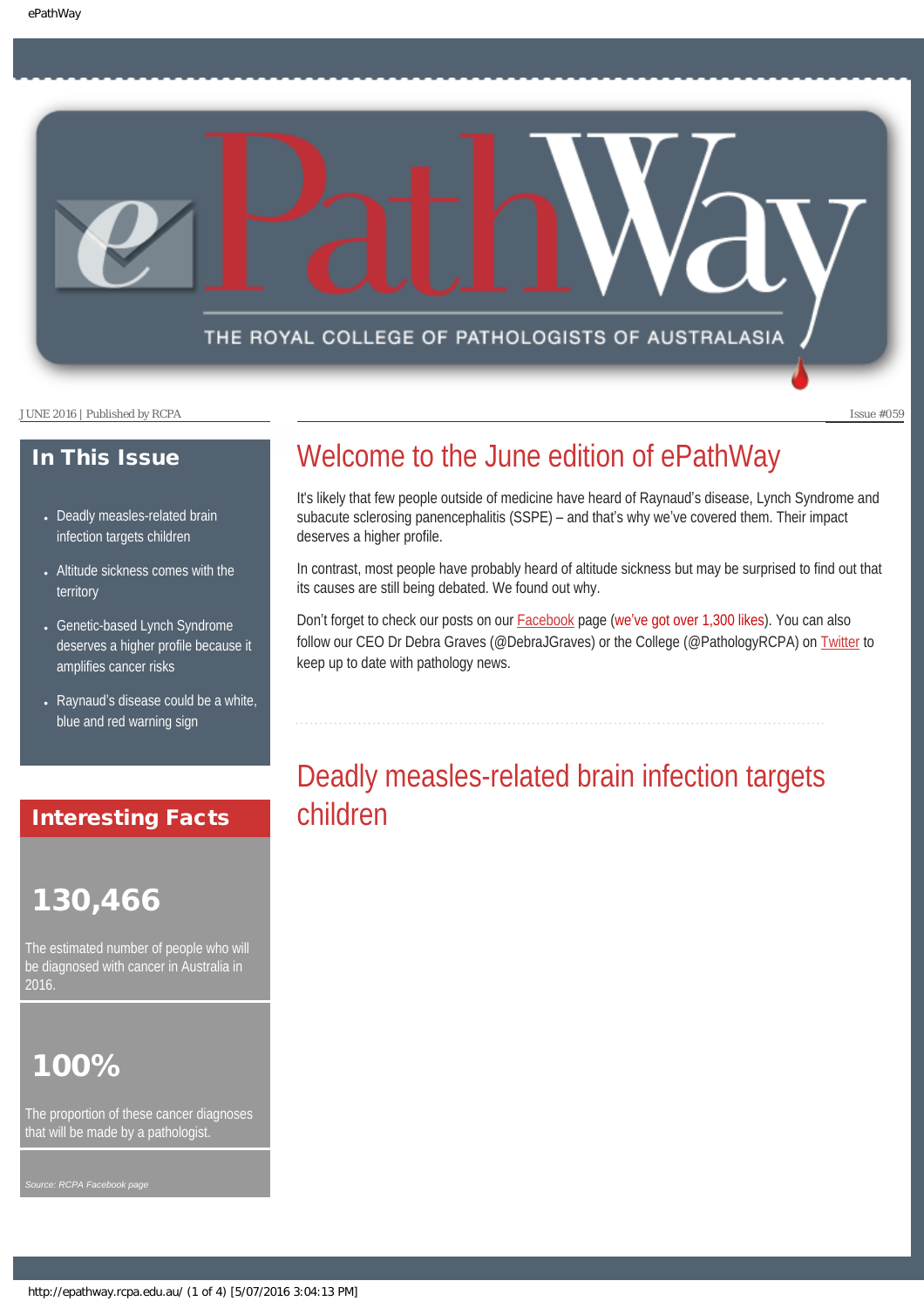## Important Message



## Suggest to a friend

Know someone who might be interested in this website? Why not [suggest the website](mailto:?Subject=I%20think%20you%20should%20read%20this%20Newsletter=
http://epathway.rcpa.edu.au/index.html) to them.

## Previous Editions

Did you miss something from last month? You can view our [previous editions](#page-5-0) at any time.



Subacute sclerosing panencephalitis (SSPE) is as bad as it sounds. It's a progressive, debilitating brain disorder associated with measles infection that typically affects children, and results in death.

[read more »](#page-8-0)

## Subscribe Now!

Subscription is easy! Simply fill in our [subscription form](#page-7-0).

## <span id="page-1-0"></span>Links

[RCPA Manual](http://rcpamanual.edu.au/)

[Lab Tests Online](http://www.labtestsonline.org.au/)

[Know Pathology Know Healthcare](http://knowpathology.com.au/)

# Altitude sickness comes with the territory

Scaling the world's highest mountains comes with many inherent risks, including altitude sickness. This is not a single ailment but a group of illnesses that develop at high altitudes, and the symptoms mostly reflect the body's response to insufficient oxygen supply. We asked RCPA Fellow Professor David Murdoch, co-author of *The High Altitude Medicine Handbook*, to walk us through this condition.



[read more »](#page-10-0)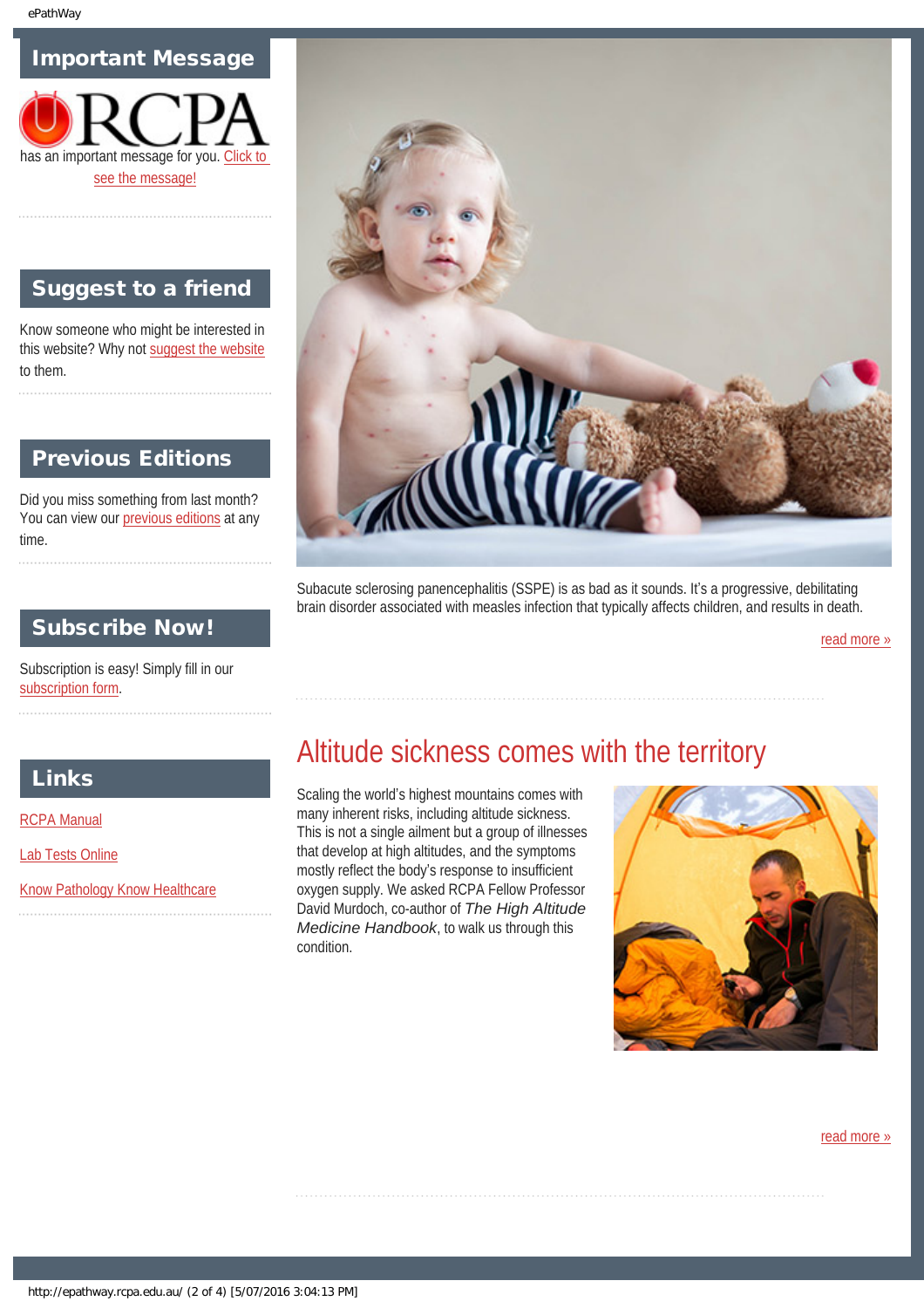# <span id="page-2-0"></span>Genetic-based Lynch Syndrome deserves a higher profile because it amplifies cancer risks

Lynch Syndrome is responsible for about five per cent of all colorectal cancers, but it has a surprising low profile. It is caused by an inherited gene mutation that significantly increases the lifetime risk of developing not only colorectal cancers, but other cancers as well.



[read more »](#page-12-0)

# <span id="page-2-1"></span>Raynaud's disease could be a white, blue and red warning sign

When most people think of winter ailments, coughs, colds and the flu probably come to mind. Raynaud's disease probably doesn't get a look in – unless you suffer from it.



Raynaud's disease is a rare disorder of the blood vessels that causes them to narrow and spasm in response to cold or stress. It commonly affects fingers and toes, but can also affect other areas such as the nose, lips, nipples and ears.

[read more »](#page-14-0)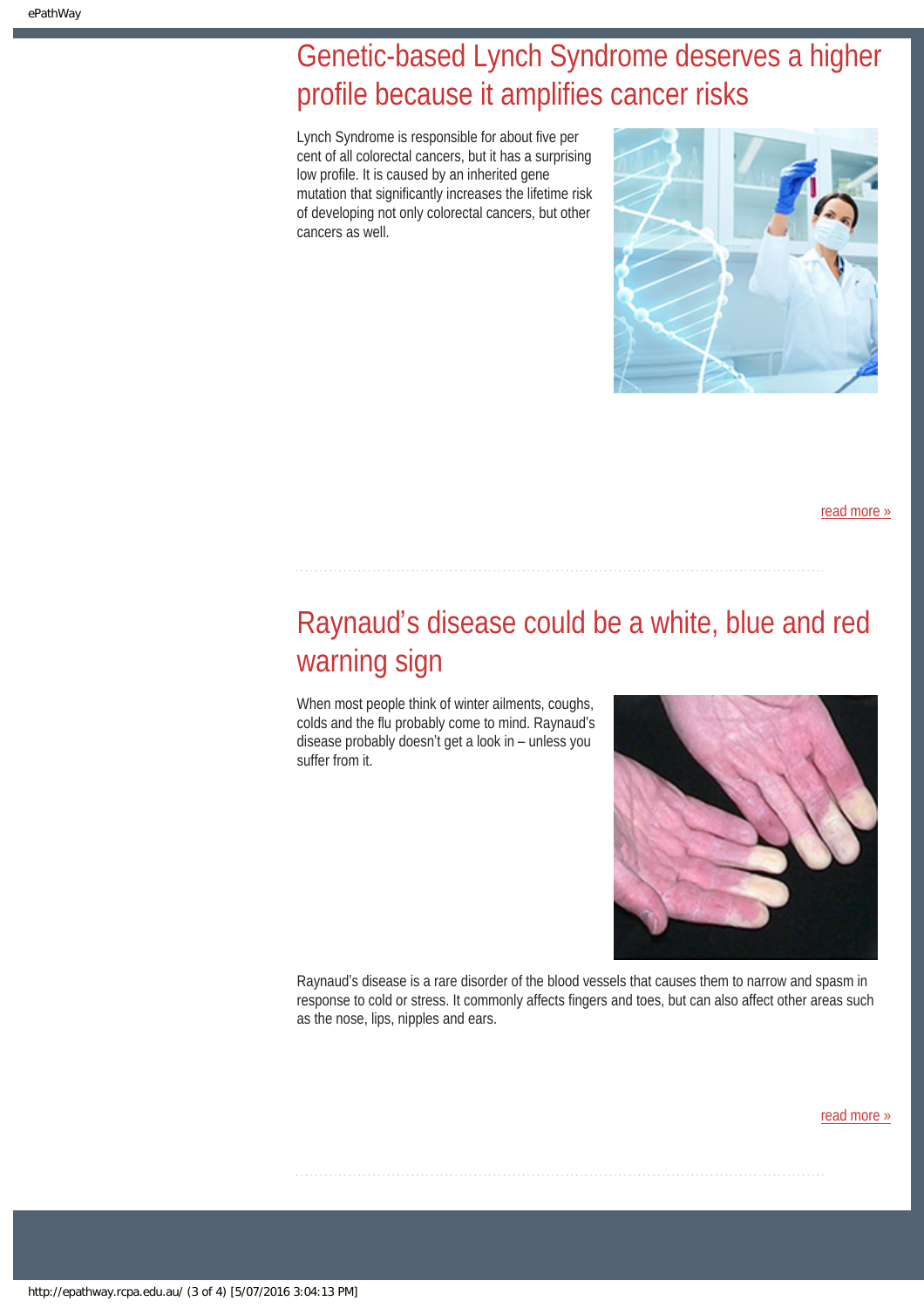ePathWay

## Copyright © 2016 The Royal College of Pathologists of Australasia

RCPA - Durham Hall - 207 Albion St Surry Hills NSW 2010 AUSTRALIA | (+61) 2 8356 5858 | [www.rcpa.edu.au](https://www.rcpa.edu.au/)

[Privacy Policy](https://www.rcpa.edu.au/Privacy-Policy.aspx) | [Legal](https://www.rcpa.edu.au/Legal.aspx) | Disclaimer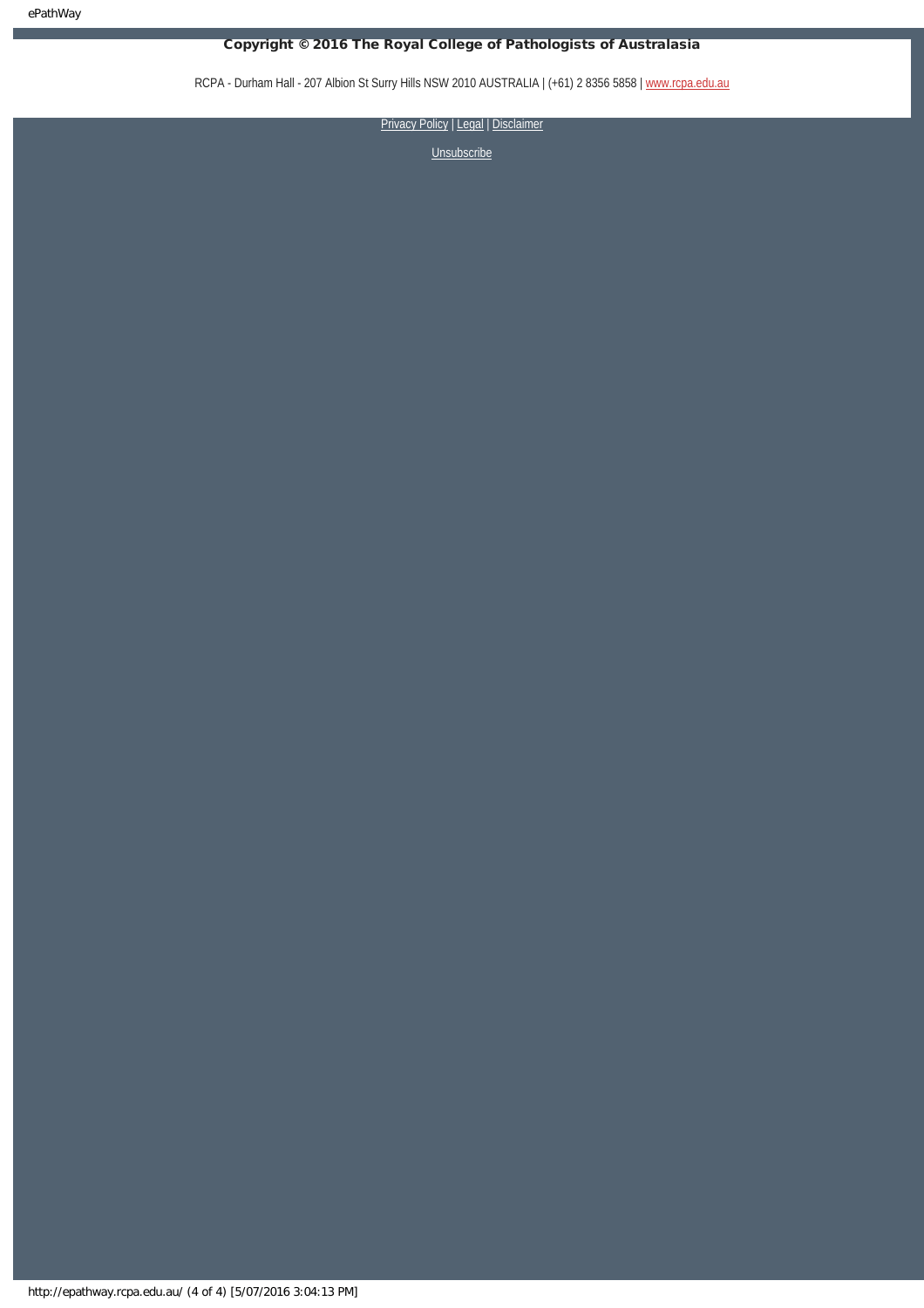<span id="page-4-0"></span>

Published by RCPA

# RCPA Message



Pathology gives life's most important answers.

[« Back to Latest Issue](http://epathway.rcpa.edu.au/index.html)

#### Copyright © 2015 The Royal College of Pathologists of Australasia

RCPA - Durham Hall - 207 Albion St Surry Hills NSW 2010 AUSTRALIA | (+61) 2 8356 5858 | [www.rcpa.edu.au](https://www.rcpa.edu.au/)

[Privacy Policy](https://www.rcpa.edu.au/Content-Library/Privacy.aspx) | [Legal](https://www.rcpa.edu.au/Legal.aspx) | Disclaimer

**[Unsubscribe](#page-7-0)** 

http://epathway.rcpa.edu.au/notice.html [5/07/2016 3:04:15 PM]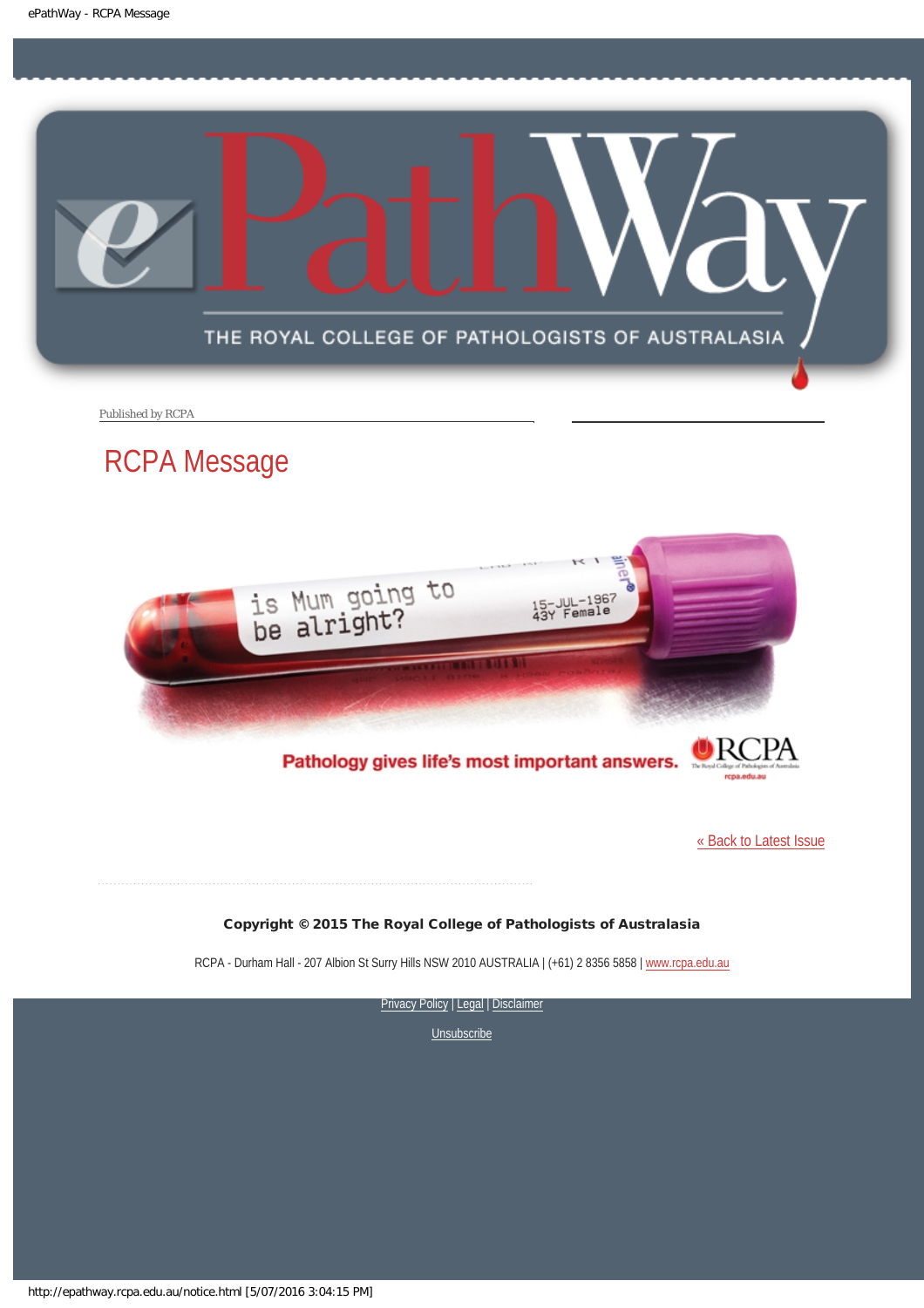<span id="page-5-0"></span>

Published by RCPA

# Previous Editions



### **IN THIS ISSUE**

- NZ pips Australia as melanoma capital of the world
- Safety is a key factor for medicinal cannabis use in Australia
- There's more to hepatitis than A, B and C
- 

## Welcome to the May edition of ePathWay

Medicine is a dynamic discipline that necessarily responds to new research and epidemiologic changes. Pathology is a key player in this equation since pathologists diagnose more than 70% of diseases, and in many cases, inform and guide treatment. With this in mind, this month's edition reflects some changes that have happened, or will happen, in the medical arena. They cover:

- Why New Zealand now has the highest incidence of invasive melanoma in the world.
- The importance of safety as medicinal cannabis edges closer to an approved medical framework.
- 

#### 2016

[055 - February 2016](http://epathway.rcpa.edu.au/previous/055_0216.pdf)

[058 - May 2016](http://epathway.rcpa.edu.au/previous/058_0516.pdf)

[056 - March 2016](http://epathway.rcpa.edu.au/previous/056_0316.pdf) **[057 - April 2016](http://epathway.rcpa.edu.au/previous/057_0416.pdf)**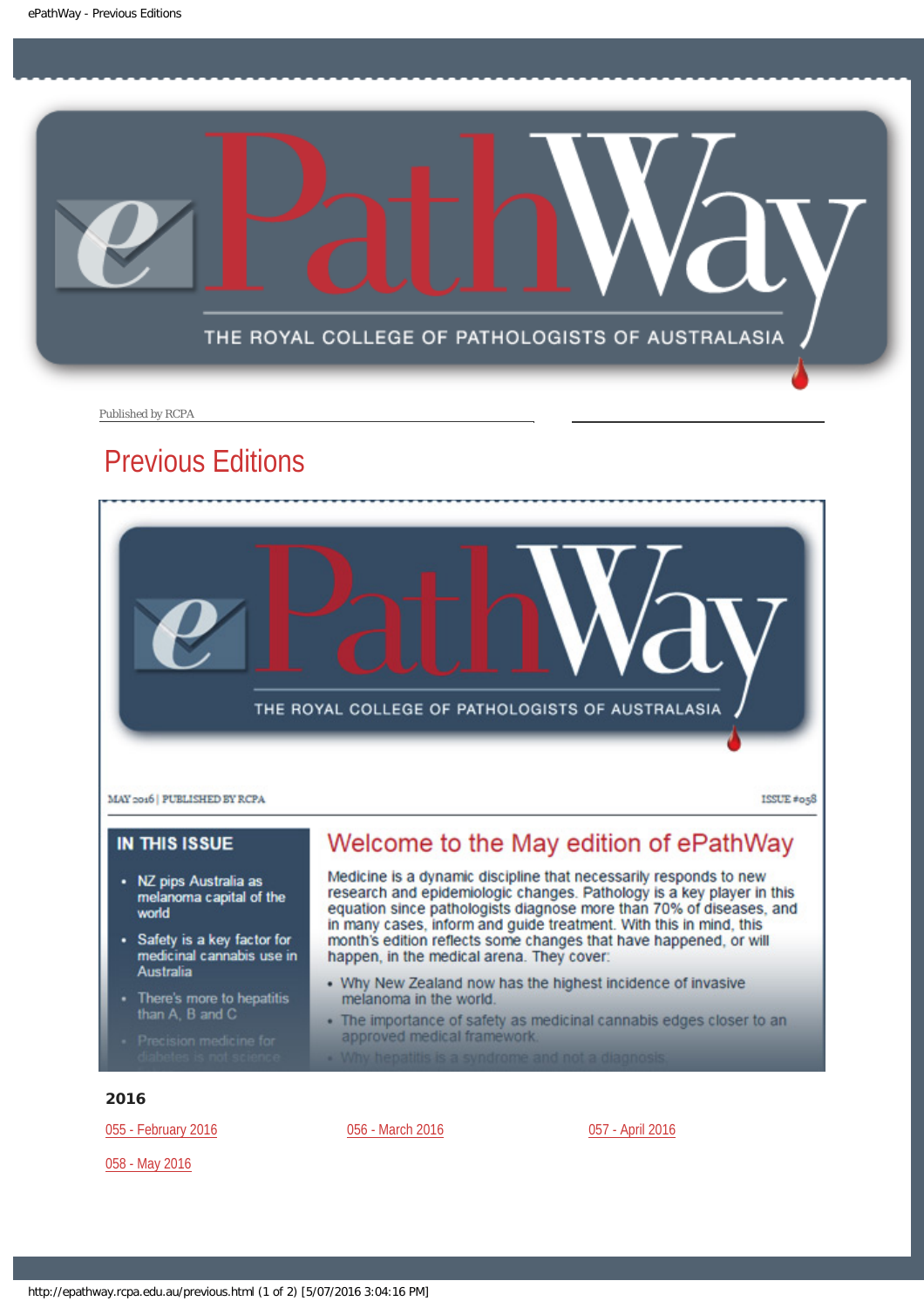#### 2015

| 044 - February 2015     | 045 - March 2015        | 046 - April 2015     |
|-------------------------|-------------------------|----------------------|
| 047 - May 2015          | 048 - June 2015         | 049 - July 2015      |
| 050 - August 2015       | 051 - September 2015    | 052 - October 2015   |
| 053 - November 2015     | 054 - Dec 2015/Jan 2016 |                      |
| 2014                    |                         |                      |
| 033 - February 2014     | 034 - March 2014        | 035 - April 2014     |
| 036 - May 2014          | 037 - June 2014         | 038 - July 2014      |
| 039 - August 2014       | 040 - September 2014    | 041 - October 2014   |
| 042 - November 2014     | 043 - Dec 2014/Jan 2015 |                      |
| 2013                    |                         |                      |
| 022 - February 2013     | 023 - March 2013        | 024 - April 2013     |
| 025 - May 2013          | 026 - June 2013         | 027 - July 2013      |
| 028 - August 2013       | 029 - September 2013    | 030 - October 2013   |
| 031 - November 2013     | 032 - Dec 2013/Jan 2014 |                      |
| 2012                    |                         |                      |
| 010 - Dec 2011/Jan 2012 | 011 - February 2012     | 012 - March 2012     |
| 013 - April 2012        | 014 - May 2012          | 015 - June 2012      |
| 016 - July 2012         | 017 - August 2012       | 018 - September 2012 |
| 019 - October 2012      | 020 - November 2012     | 021 - December 2012  |
| 2011                    |                         |                      |
| 001 - March 2011        | 002 - April 2011        | 003 - May 2011       |
| 004 - June 2011         | 005 - July 2011         | 006 - August 2011    |
| 007 - September 2011    | 008 - October 2011      | 009 - November 2011  |

[« Back to Home Page](http://epathway.rcpa.edu.au/index.html)

### Copyright © 2016 The Royal College of Pathologists of Australasia

RCPA - Durham Hall - 207 Albion St Surry Hills NSW 2010 AUSTRALIA | (+61) 2 8356 5858 | [www.rcpa.edu.au](https://www.rcpa.edu.au/)

[Privacy Policy](https://www.rcpa.edu.au/Content-Library/Privacy.aspx) | [Legal](https://www.rcpa.edu.au/Legal.aspx) | Disclaimer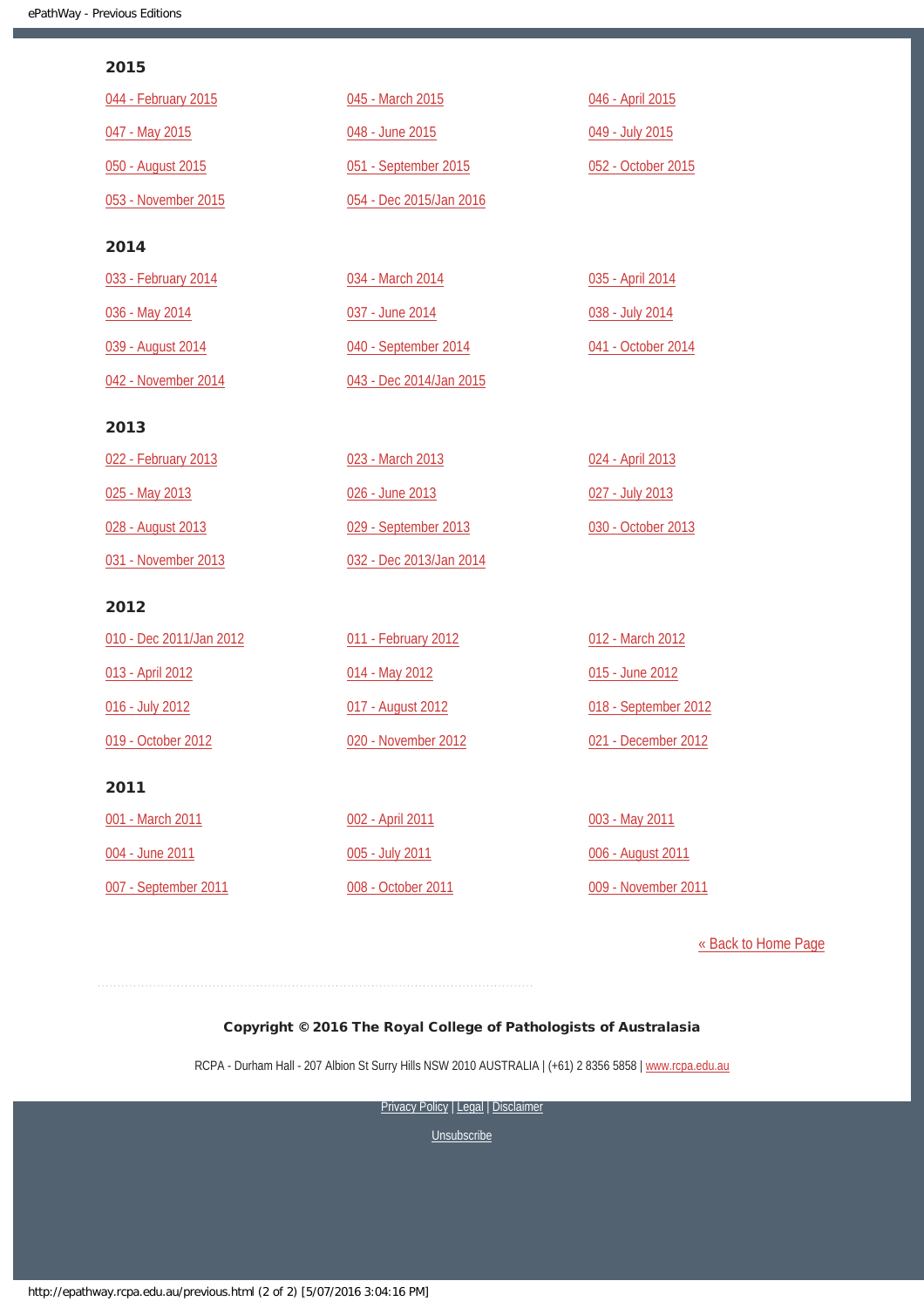<span id="page-7-0"></span>

Published by RCPA

# Subscription Form

| Full Name:     |           |
|----------------|-----------|
| Email address: |           |
|                | Cubccribo |

# Unsubscription Form Subscribe<br>
Unsubscription Form<br>
Email address:<br>
Unsubscribe<br>
Copyright © 2015 The Ro<br>
RCPA - Durham Hall - 207 Albion St Surry<br>
Prive<br>
Prive

Email address:

[« Back to Home Page](http://epathway.rcpa.edu.au/index.html)

#### Copyright © 2015 The Royal College of Pathologists of Australasia

RCPA - Durham Hall - 207 Albion St Surry Hills NSW 2010 AUSTRALIA | (+61) 2 8356 5858 | [www.rcpa.edu.au](http://www.rcpa.edu.au/)

**[Privacy Policy](http://www.rcpa.edu.au/Content-Library/Privacy.aspx) | [Legal](http://www.rcpa.edu.au/Legal.aspx) | Disclaimer**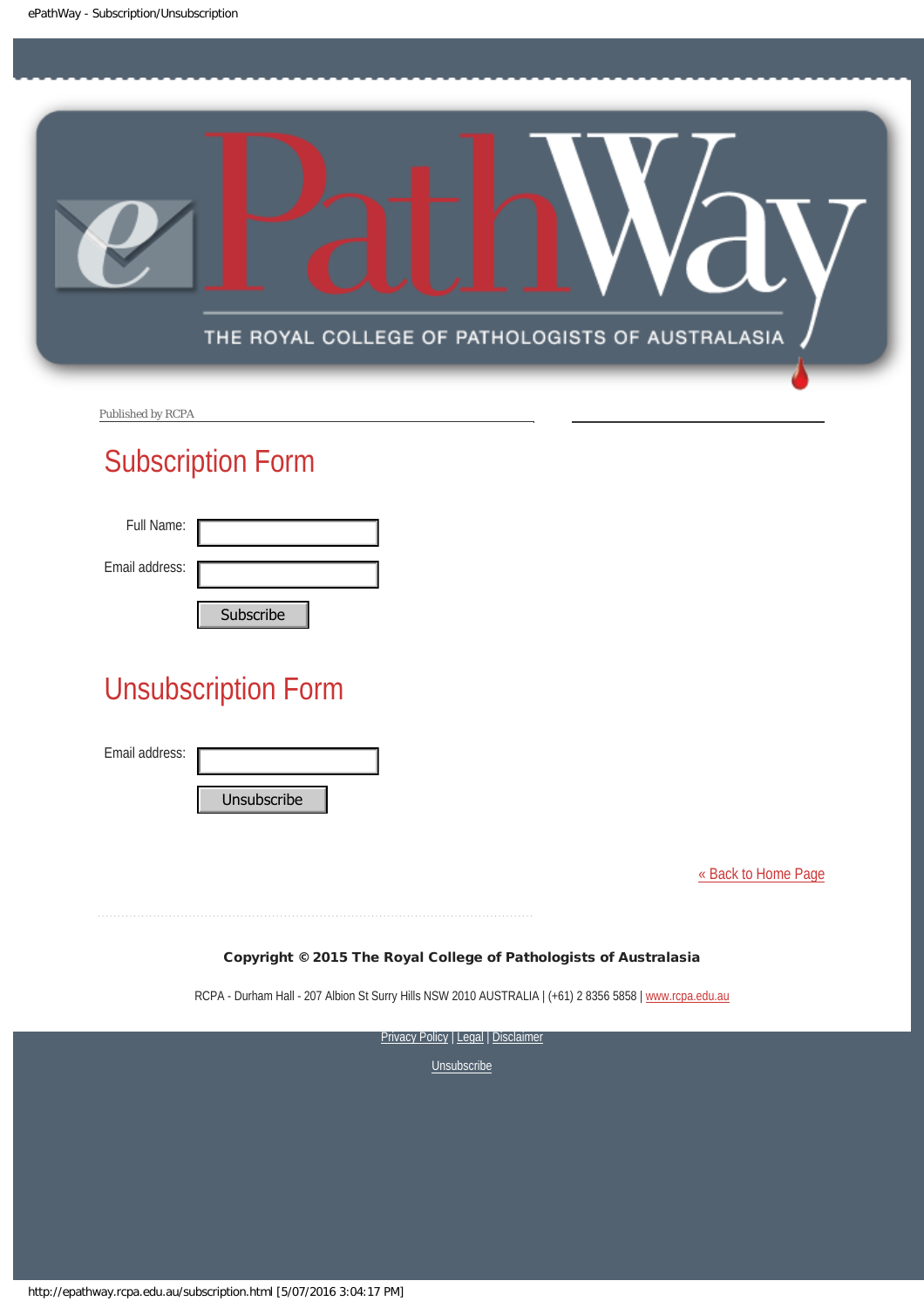<span id="page-8-0"></span>

# Deadly measles-related brain infection targets children



Subacute sclerosing panencephalitis (SSPE) is as bad as it sounds. It's a progressive, debilitating brain disorder associated with measles infection that typically affects children, and results in death.

Associate Professor Renate Kalnins, Anatomical Pathologist at Austin Health in Melbourne, says SSPE can affect anyone, but it mostly occurs in children who had developed measles before the age of two years. Symptoms appear years later, usually when the child is between five and 15 years old.

"It's thought that the measles virus mutates and persists in the brain's nerve cells because the viral particles are not able to be cleared away by the immune system. This eventually leads to degeneration of brain tissue and death of nerve cells, and these changes can spread to all parts of the brain, the brain stem and spinal cord," she explains.

Symptoms include subtle behavioural changes that progress over one to three years to fine motor problems, dementia, blindness and death, usually from pneumonia.

Dr Kalnins says the risk of contracting SSPE is not inconsequential. Cases have been reported at a rate as high as one in 4,635 naturally acquired measles infections in the USA, and one in 1,700 to one in 3,300 for children in Germany.

"The diagnosis of SSPE can be confirmed by a brain biopsy to look for characteristic features such as inflammation, gliosis (scarring), fewer neurones and aggregates of measles viral particles in cells. If these are not visible, PCR testing can be used to see if the virus is still present."

Dr Kalnins says another brain disorder that can occur secondary to measles infection is acute disseminated encephalomyelitis (ADEM). This results in a usually self-limited inflammation in the brain and spinal cord that damages myelin (the protective covering of nerve fibres).

"ADEM after measles infection affects about one in 1,000 people, but this rate drops substantially to one in two million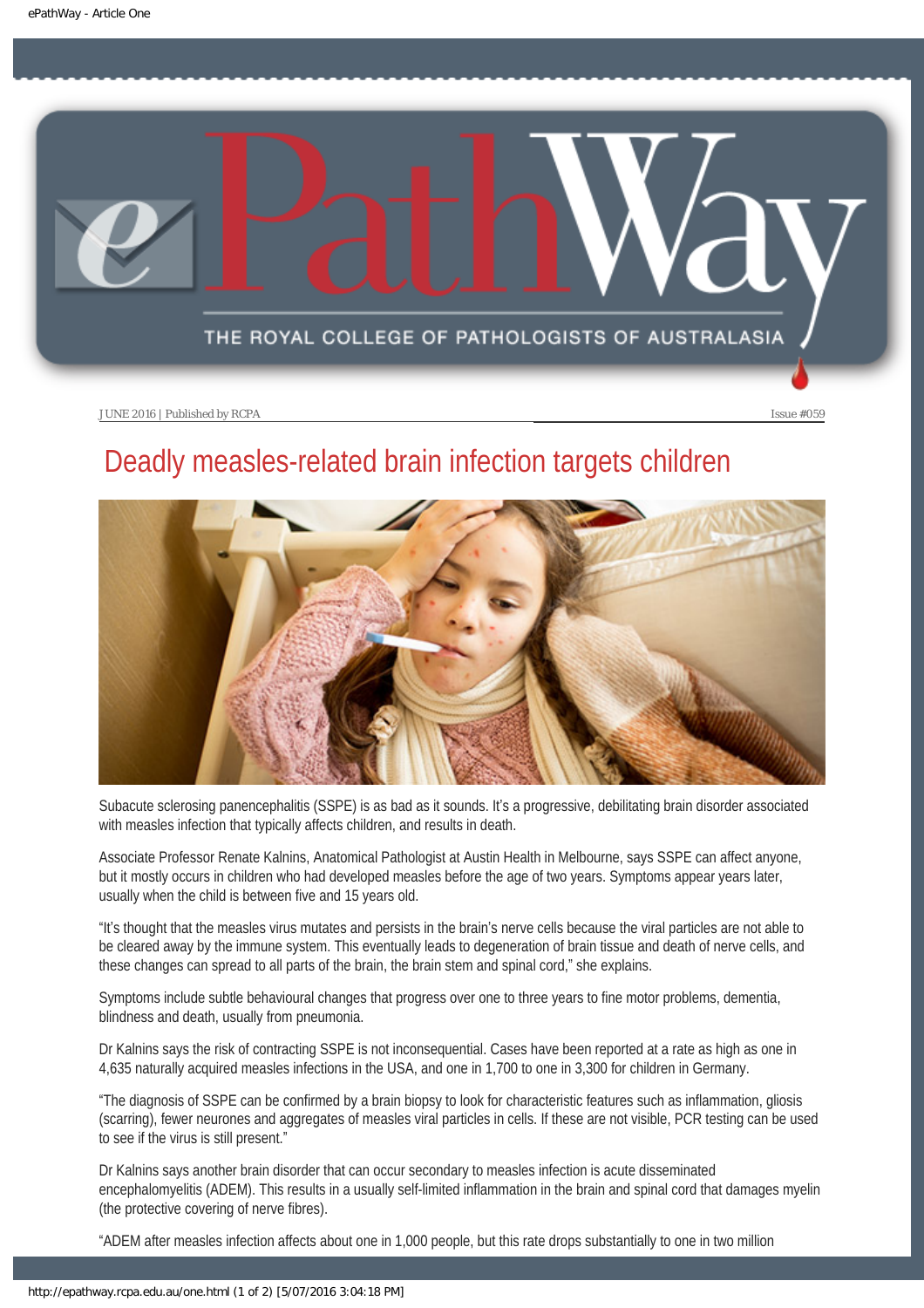#### amongst people vaccinated for measles," she explains.

"SSPE, and to a lesser extent ADEM, are certainly devastating consequences of a measles infection, especially since SSPE is almost always fatal and affects mostly children. As a society we need the herd immunity bestowed by vaccination to keep the highly contagious measles virus in check."

[« Back to Home Page](http://epathway.rcpa.edu.au/index.html)

#### Copyright © 2016 The Royal College of Pathologists of Australasia

RCPA - Durham Hall - 207 Albion St Surry Hills NSW 2010 AUSTRALIA | (+61) 2 8356 5858 | [www.rcpa.edu.au](https://www.rcpa.edu.au/)

[Privacy Policy](https://www.rcpa.edu.au/Content-Library/Privacy.aspx) | [Legal](https://www.rcpa.edu.au/Legal.aspx) | Disclaimer **[Unsubscribe](#page-7-0)** 

http://epathway.rcpa.edu.au/one.html (2 of 2) [5/07/2016 3:04:18 PM]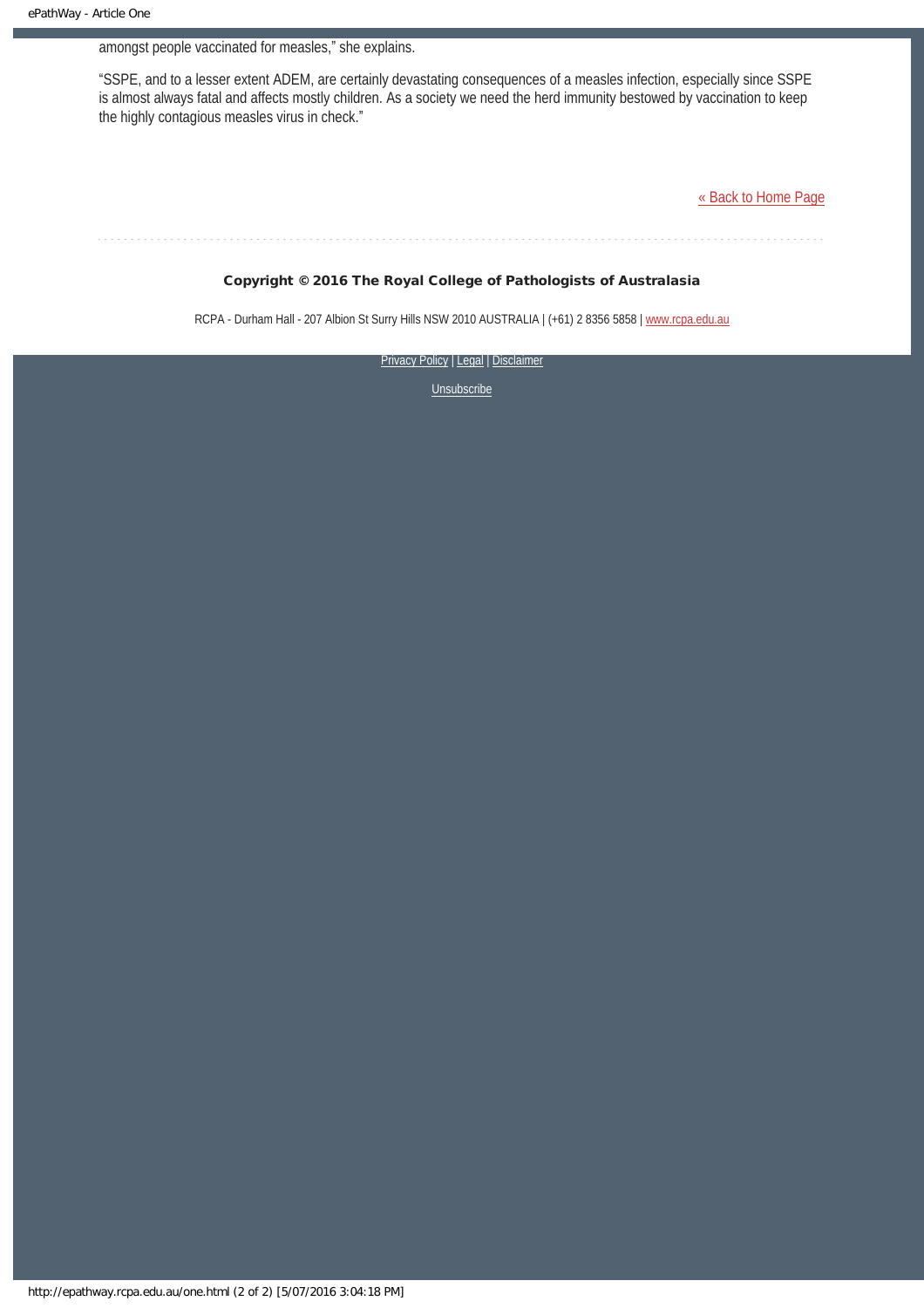<span id="page-10-0"></span>

# Altitude sickness comes with the territory



Scaling the world's highest mountains comes with many inherent risks, including altitude sickness. This is not a single ailment but a group of illnesses that develop at high altitudes, and the symptoms mostly reflect the body's response to insufficient oxygen supply. We asked RCPA Fellow Professor David Murdoch, co-author of *The High Altitude Medicine Handbook*, to walk us through this condition.

Prof Murdoch, who has lived in the Everest region, says there are still debates about how and why altitude sickness happens.

"This probably reflects the remote locations where this illness occurs, and the fact that there aren't any substantial medical facilities on hand in these areas, including pathology laboratories, when the illness is in the acute phase. It's also because of these remote locations that caution is needed if a person is thinking of climbing to a high altitude and they have existing medical issues," he explains.

For example, Prof Murdoch says people with chronic lung conditions who have medical issues at sea level will also have issues at altitude.

"People with heart disease also need to be cautious, because while age is not a big issue, exertion on the body is an issue when it comes to altitude sickness. But there are lots of different potential risk factors. The most useful one is a previous history or episode of altitude sickness, but this is not very helpful when you are on the mountain for the first time."

Prof Murdoch says the most common form of altitude sickness is Acute Mountain Sickness (AMS) which can kick in at about 2,000-2,500 metres. Its symptoms include headache, insomnia, tiredness and mild shortness of breath.

"The causes and effects of AMS are still being debated, but one theory is that it is possibly a mild form of cerebral oedema (swelling around the brain). About 50 per cent of people who trek to Everest Base Camp will develop AMS, and for most people it goes away once they rest and they won't have any further complications."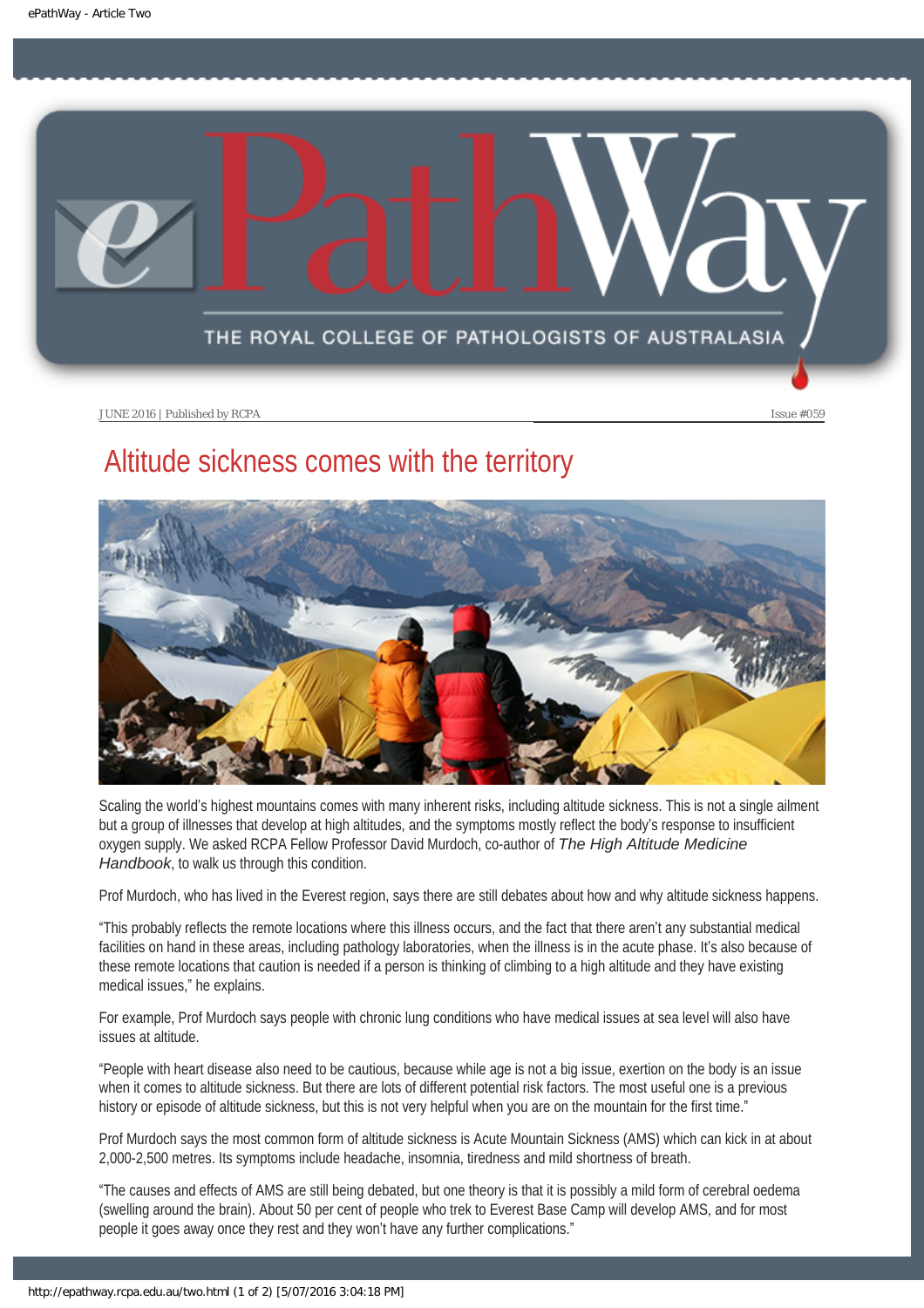The most dangerous forms of altitude sickness are High Altitude Cerebral Oedema (HACE) and High Altitude Pulmonary Oedema (HAPE) in which fluid collects around the brain or lungs respectively. Symptoms of HACE include confusion and loss of coordination (ataxia), and it can result in coma or death. HAPE symptoms include shortness of breath, a cough and blood stained sputum. It's the most common cause of fatal altitude sickness.

"Altitude sickness also creeps up on you. It might start with a headache and then the symptoms can gradually become worse. Other physical changes might include fluid retention leading to swelling of the face, hands and feet - and we're not sure why and a change in the pH of the blood. It's also risky sleeping at altitude because our breathing changes and slows down when we're asleep."

Amazingly, the human body will try to adapt to altitude, but it needs time. Prof Murdoch says after about a month or longer at altitude the blood becomes thicker due to more red blood cells being produced to carry the limited supply of oxygen around the body.

There is no medical test for any form of altitude sickness. Diagnosis is based on clinical signs and symptoms. When a person dies at altitude, Prof Murdoch says the post mortem might show swelling around the brain and lungs, and fluid retention, and other causes of death are usually ruled out first.

Despite its toll on mountaineers, altitude sickness seems to be one of those conditions where the more we find out about it, the more we realise we don't know about it. The risk of developing it also comes with the territory, and that territory is often far removed from comprehensive medical and testing facilities.

Prof David Murdoch is Head of Pathology at the University of Otago in New Zealand, and a clinical microbiologist. He coauthored *The High Altitude Medicine Handbook* with Andrew Pollard.

[« Back to Home Page](http://epathway.rcpa.edu.au/index.html)

## Copyright © 2016 The Royal College of Pathologists of Australasia

RCPA - Durham Hall - 207 Albion St Surry Hills NSW 2010 AUSTRALIA | (+61) 2 8356 5858 | [www.rcpa.edu.au](https://www.rcpa.edu.au/)

[Privacy Policy](https://www.rcpa.edu.au/Content-Library/Privacy.aspx) | [Legal](https://www.rcpa.edu.au/Legal.aspx) | Disclaimer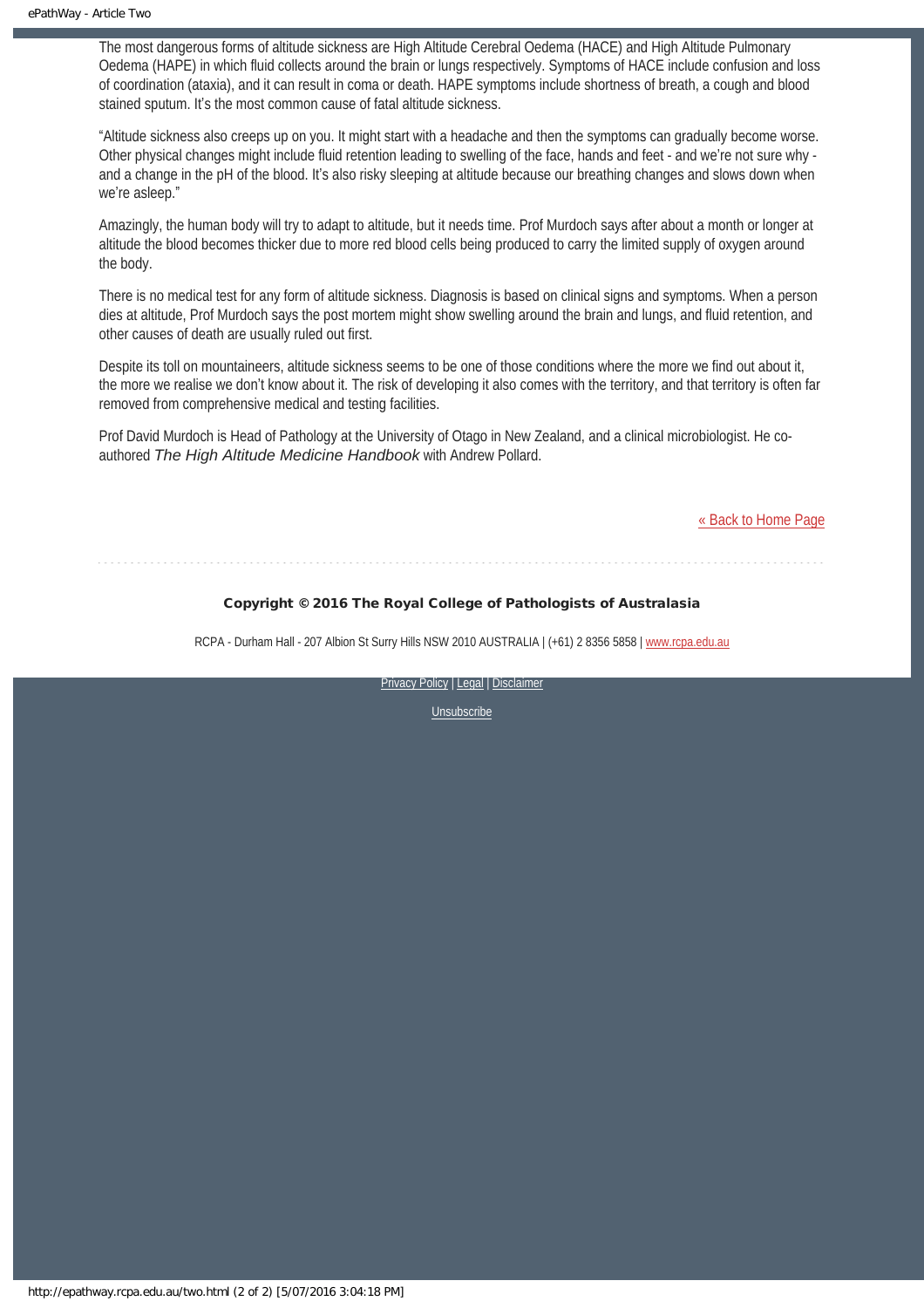<span id="page-12-0"></span>

# Genetic-based Lynch Syndrome deserves a higher profile because it amplifies cancer risks



Lynch Syndrome is responsible for about five per cent of all colorectal cancers, but it has a surprising low profile. It is caused by an inherited gene mutation that significantly increases the lifetime risk of developing not only colorectal cancers, but other cancers as well.

Dr Robyn Laurie, Anatomical Pathologist at Dorevitch Pathology in Melbourne, says the genes affected by Lynch Syndrome are responsible for repairing mistakes that occur in our DNA during cell division.

"People with Lynch Syndrome develop premalignant colorectal polyps at the same incidence as other people, but they are born with a mutation in one of their mismatch repair genes. If the second copy of that gene mutates in a polyp, then the lesion can progress to cancer at a faster rate compared to a person who doesn't have this syndrome," she says.

Dr Laurie says apart from colorectal cancer, people with Lynch Syndrome also have an increased risk of developing nongastrointestinal cancers such as endometrial and ovarian cancer, and cancers of the pancreas, small intestine, stomach, renal pelvis and ureter.

"It's very important to recognise Lynch Syndrome cancers because the genetic link puts the genetic relatives of the person diagnosed with it in the firing line as well. This will also mean adjusting screening and monitoring regimes to ensure potential cancers are caught early. Treatment regimes for Lynch Syndrome cancers can also be different to non-Lynch Syndrome cancers because they will often respond to different chemotherapy drugs."

Diagnosis of a Lynch Syndrome cancer requires the expertise of a pathologist who picks up clues when they are looking down the microscope at cancer tissue.

"It might be the morphology (form and structure) of the tumour or the presence of lymphocytes in a tumour that indicate it's a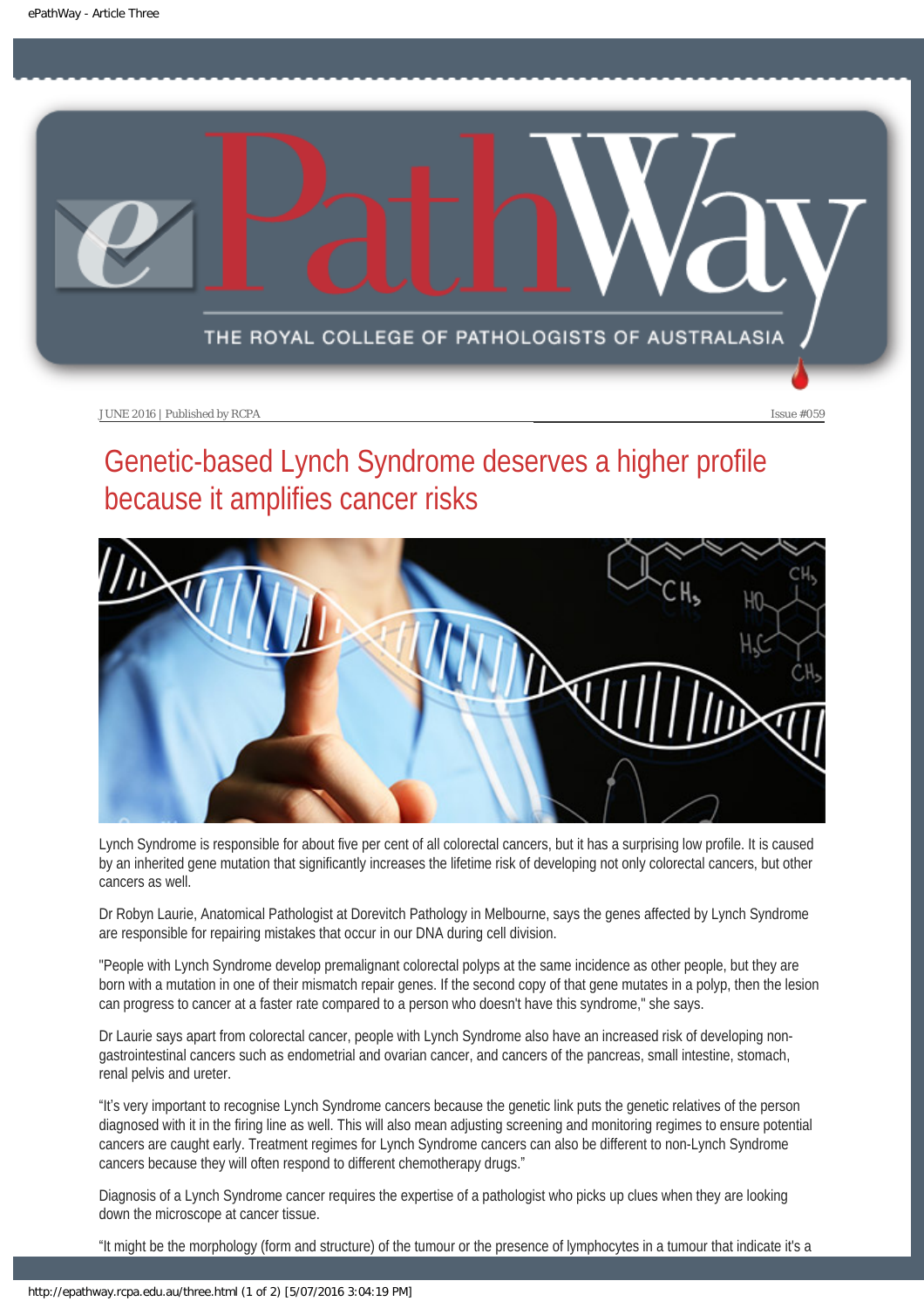Lynch Syndrome cancer. If we suspect it is, then we will perform special stains on the tumour to confirm the diagnosis. The diagnosis can then be confirmed by molecular testing," explains Dr Laurie.

"There are also sub-sets of the syndrome, such as Muir Torre Syndrome, to be aware of as well. This syndrome results in colorectal cancer and sebaceous (skin) tumours occurring together," she says.

The good news is that people with Lynch Syndrome cancers often have better survival and recurrence rates if the cancers are caught early. The key is identifying these cancers, and then ensuring genetic relatives are also screened for the genetic mutation, to help prevent or catch all potential Lynch Syndrome cancers early.

[« Back to Home Page](http://epathway.rcpa.edu.au/index.html)

#### Copyright © 2016 The Royal College of Pathologists of Australasia

RCPA - Durham Hall - 207 Albion St Surry Hills NSW 2010 AUSTRALIA | (+61) 2 8356 5858 | [www.rcpa.edu.au](https://www.rcpa.edu.au/)

[Privacy Policy](https://www.rcpa.edu.au/Content-Library/Privacy.aspx) | [Legal](https://www.rcpa.edu.au/Legal.aspx) | Disclaimer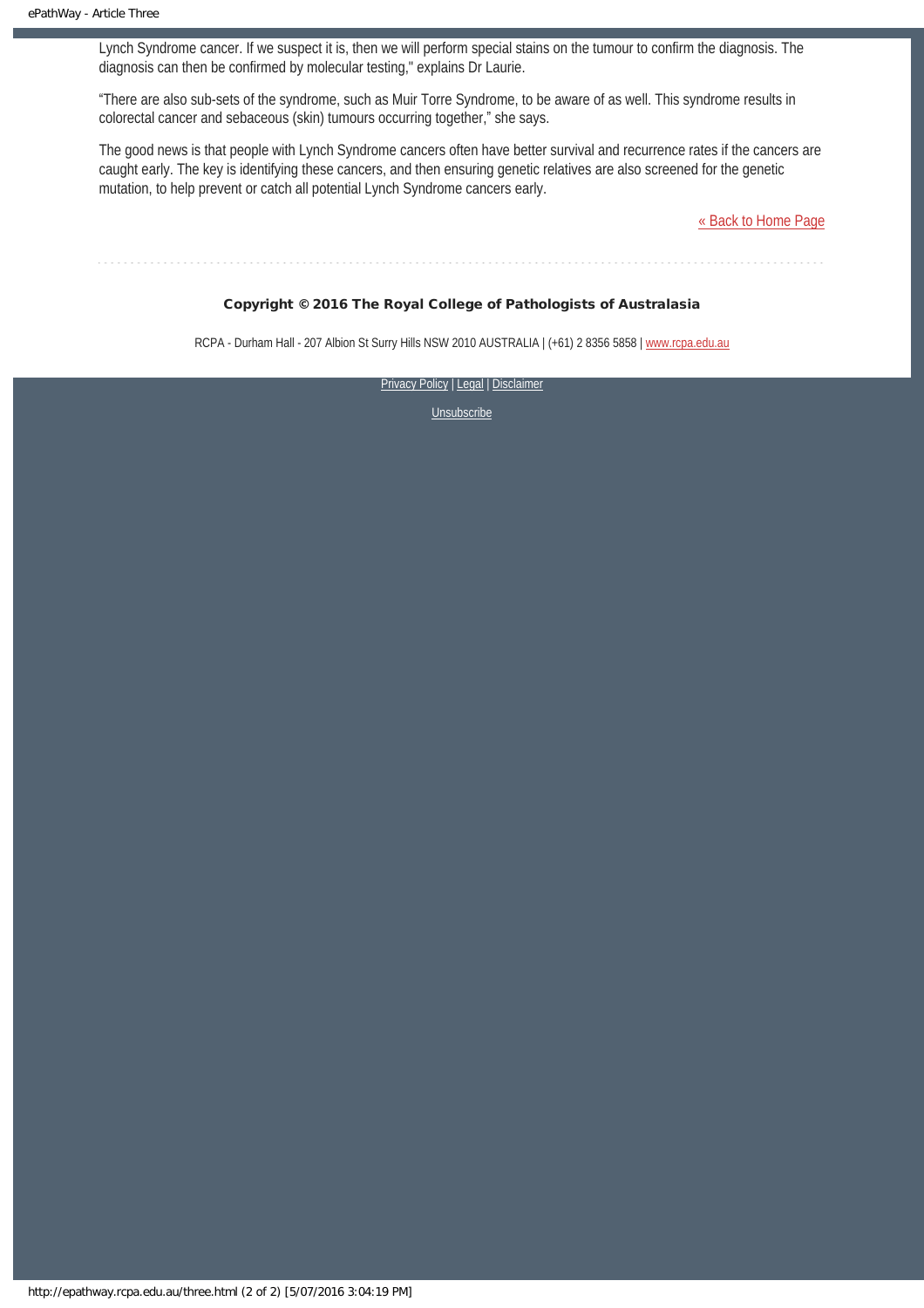<span id="page-14-0"></span>

# Raynaud's disease could be a white, blue and red warning sign



When most people think of winter ailments, coughs, colds and the flu probably come to mind. Raynaud's disease probably doesn't get a look in – unless you suffer from it.

Raynaud's disease is a rare disorder of the blood vessels that causes them to narrow and spasm in response to cold or stress. It commonly affects fingers and toes, but can also affect other areas such as the nose, lips, nipples and ears.

During an attack, the affected areas of skin typically turn white before they feel cold and numb and turn blue. When the affected areas are warmed again they may turn red, and throb, tingle or swell. Most people have no long-term tissue damage.

Primary Raynaud's is the most common form, and while its cause is unknown, it isn't the result of an underlying medical condition. That's the territory of secondary Raynaud's which is the more serious form of this disease, and can be caused by injuries, certain medicines and other diseases.

"When a person presents with symptoms of Raynaud's disease, ruling out underlying diseases, including significant autoimmune conditions, is very important," explains Dr Richard Steele, Clinical Immunologist and Immunopathologist in Wellington, New Zealand.

"For this reason we will run autoimmune serology blood tests and especially rule out systemic sclerosis as the underlying cause. This is because this disease is a common cause of secondary Raynaud's and can be very devastating."

Systemic sclerosis results in abnormal growth of connective tissue causing damage to blood vessels and thickening and scarring of connective tissue (fibrosis) in the skin, gastrointestinal tract and other internal organs. Dr Steele says other autoimmune diseases associated with secondary Raynaud's include rheumatoid arthritis and systemic lupus erythematosus (SLE).